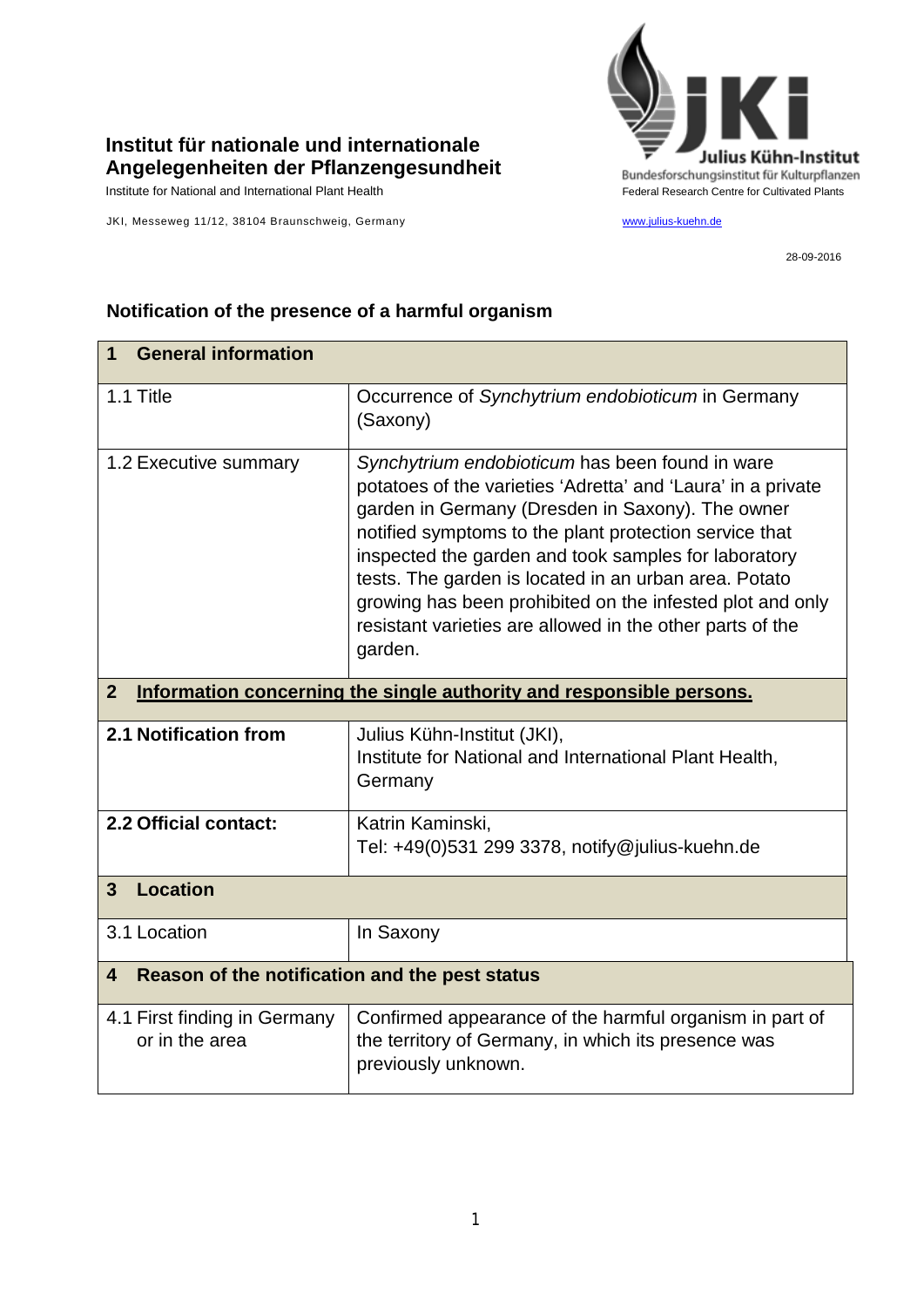| 4.2 Pest status of the area where<br>the harmful organism has been<br>found present, after the official<br>confirmation.                 | Transient: only in part of the area, under long-<br>term eradication                                                                   |
|------------------------------------------------------------------------------------------------------------------------------------------|----------------------------------------------------------------------------------------------------------------------------------------|
| 4.3 Pest status in Germany before<br>the official confirmation of the<br>presence, or suspected<br>presence, of the harmful<br>organism. | Present, few occurrences, at low prevalence                                                                                            |
| 4.4 Pest status in Germany after<br>the official confirmation of the<br>presence of the harmful<br>organism.                             | Present, few occurrences, at low prevalence                                                                                            |
| $5\phantom{.0}$                                                                                                                          | Finding, sampling, testing and confirmation of the harmful organism.                                                                   |
| 5.1 How the presence or<br>appearance of the harmful<br>organism was found.                                                              | Information submitted by private person                                                                                                |
| 5.2 Date of finding:                                                                                                                     | On 22 August 2016 the official service was<br>informed about the symptoms. The location was<br>officially inspected on 31 August 2016. |
| 5.3 Sampling for laboratory<br>analysis.                                                                                                 | On 31 August 2016 two samples of 7 potato<br>tubers each were taken from the two concerned<br>varieties.                               |
| 5.4 Name and address of the<br>Laboratory.                                                                                               | Sächsische Betriebsgesellschaft für Umwelt und<br>Landwirtschaft<br><b>Waldheimer Straße 2019</b><br>01683 Nossen                      |
| 5.5 Diagnostic method.                                                                                                                   | microscopy                                                                                                                             |
| 5.6 Date of official confirmation of<br>the harmful organism's identity.                                                                 | 8 September 2016                                                                                                                       |

| Infested area, and the severity and source of the outbreak in that area.<br>6 <sup>1</sup> |                        |  |
|--------------------------------------------------------------------------------------------|------------------------|--|
| 6.1 Size and delimitation of the<br>infested area.                                         | $20-30$ m <sup>2</sup> |  |